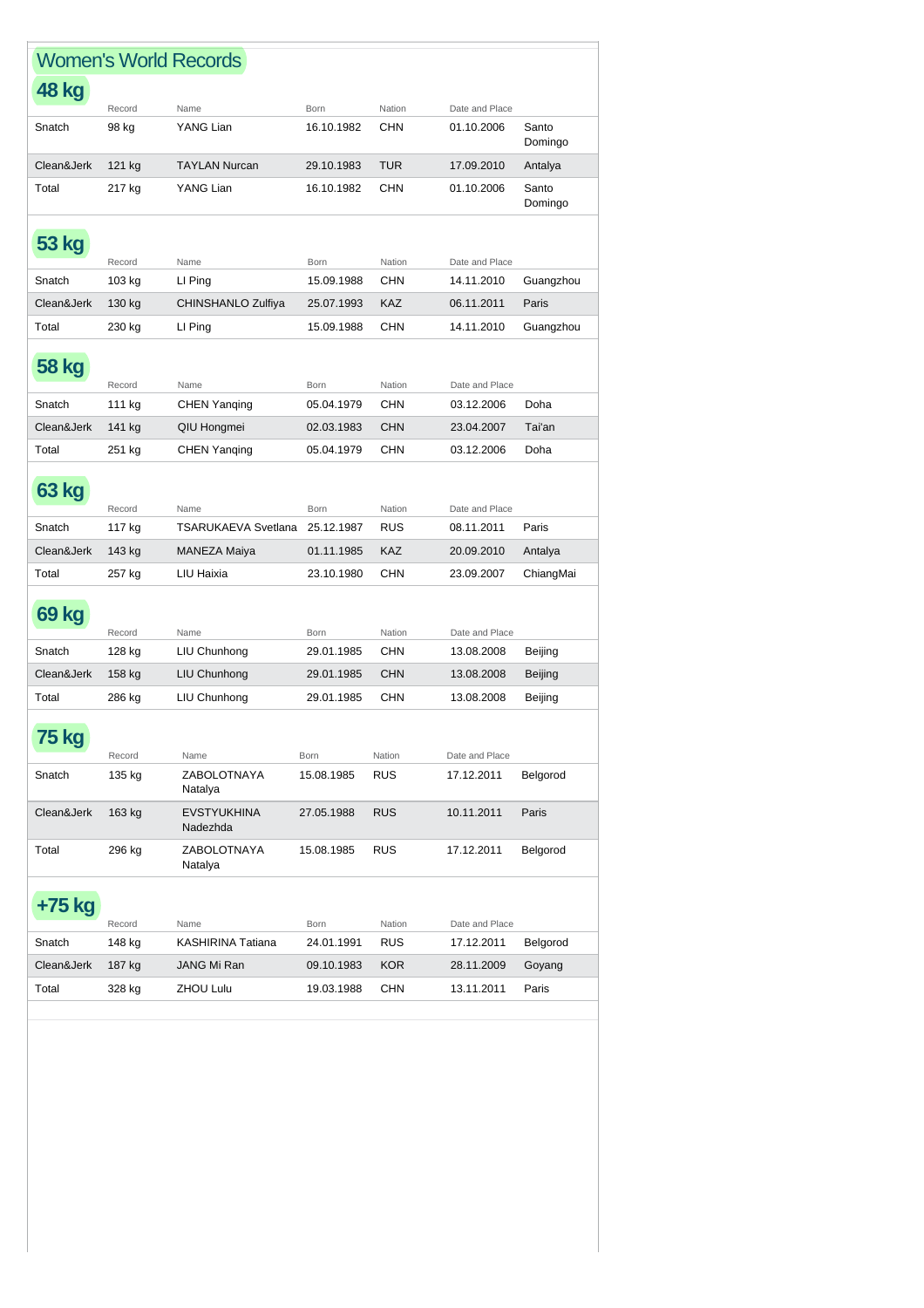| <b>Women's Olympic Records</b> |        |                                            |             |            |                |                |  |
|--------------------------------|--------|--------------------------------------------|-------------|------------|----------------|----------------|--|
| <b>48 kg</b>                   |        |                                            |             |            |                |                |  |
|                                | Record | Name                                       | <b>Born</b> | Nation     | Date and Place |                |  |
| Snatch                         | 97 kg  | <b>TAYLAN Nurcan</b>                       | 29.10.1983  | <b>TUR</b> | 14.08.2004     | Athens         |  |
| Clean&Jerk                     | 117 kg | <b>CHEN Xiexia</b>                         | 08.01.1983  | <b>CHN</b> | 09.08.2008     | <b>Beijing</b> |  |
| Total                          | 212 kg | <b>CHEN Xiexia</b>                         | 08.01.1983  | CHN        | 09.08.2008     | Beijing        |  |
| 53 kg                          | Record | Name                                       | <b>Born</b> | Nation     | Date and Place |                |  |
| Snatch                         | 100 kg | YANG Xia                                   | 18.11.1977  | <b>CHN</b> | 18.09.2000     | Sydney         |  |
| Clean&Jerk                     | 126 kg | <b>PRAPAWADEE</b><br>Jaroenrattanatarakoon | 29.05.1984  | <b>THA</b> | 10.09.2008     | Beijing        |  |
| Total                          | 225 kg | YANG Xia                                   | 18.11.1977  | <b>CHN</b> | 18.09.2000     | Sydney         |  |
| <b>58 kg</b>                   | Record | Name                                       | <b>Born</b> | Nation     | Date and Place |                |  |
| Snatch                         | 107 kg | <b>CHEN Yanqing</b>                        | 05.04.1979  | CHN        | 16.08.2004     | Athens         |  |
| Clean&Jerk                     | 138 kg | <b>CHEN Yanqing</b>                        | 05.04.1979  | <b>CHN</b> | 11.08.2008     | Beijing        |  |
| Total                          | 244 kg | <b>CHEN Yanging</b>                        | 05.04.1979  | CHN        | 11.08.2008     | Beijing        |  |
| 63 kg                          | Record | Name                                       | Born        | Nation     | Date and Place |                |  |
| Snatch                         | 115 kg | <b>BATSIUSHKA Hanna</b>                    | 24.10.1981  | <b>BLR</b> | 18.08.2004     | Athens         |  |
| Clean&Jerk                     | 135 kg | <b>SKAKUN Nataliya</b>                     | 03.08.1981  | <b>UKR</b> | 18.08.2004     | Athens         |  |
| Total                          | 242 kg | <b>CHEN Xiaomin</b>                        | 07.02.1977  | CHN        | 19.09.2000     | Sydney         |  |
| <b>69 kg</b>                   | Record | Name                                       | Born        | Nation     | Date and Place |                |  |
| Snatch                         | 128 kg | LIU Chunhong                               | 29.01.1985  | CHN        | 13.08.2008     | Beijing        |  |
| Clean&Jerk                     | 158 kg | LIU Chunhong                               | 29.01.1985  | <b>CHN</b> | 13.08.2008     | <b>Beijing</b> |  |
| Total                          | 286 kg | LIU Chunhong                               | 29.01.1985  | <b>CHN</b> | 13.08.2008     | Beijing        |  |
| <b>75 kg</b>                   | Record | Name                                       | Born        | Nation     | Date and Place |                |  |
| Snatch                         | 128 kg | CAO Lei                                    | 24.12.1983  | <b>CHN</b> | 15.08.2008     | Beijing        |  |
| Clean&Jerk                     | 154 kg | CAO Lei                                    | 24.12.1983  | <b>CHN</b> | 15.08.2008     | Beijing        |  |
| Total                          | 282 kg | CAO Lei                                    | 24.12.1983  | <b>CHN</b> | 15.08.2008     | Beijing        |  |
| +75 kg                         | Record | Name                                       | Born        | Nation     | Date and Place |                |  |
| Snatch                         | 140 kg | JANG Mi-Ran                                | 09.10.1983  | <b>KOR</b> | 16.08.2008     | Beijing        |  |
| Clean&Jerk                     | 186 kg | JANG Mi-Ran                                | 09.10.1983  | KOR        | 16.08.2008     | Beijing        |  |
| Total                          | 326 kg | JANG Mi-Ran                                | 09.10.1983  | KOR        | 16.08.2008     | Beijing        |  |
|                                |        |                                            |             |            |                |                |  |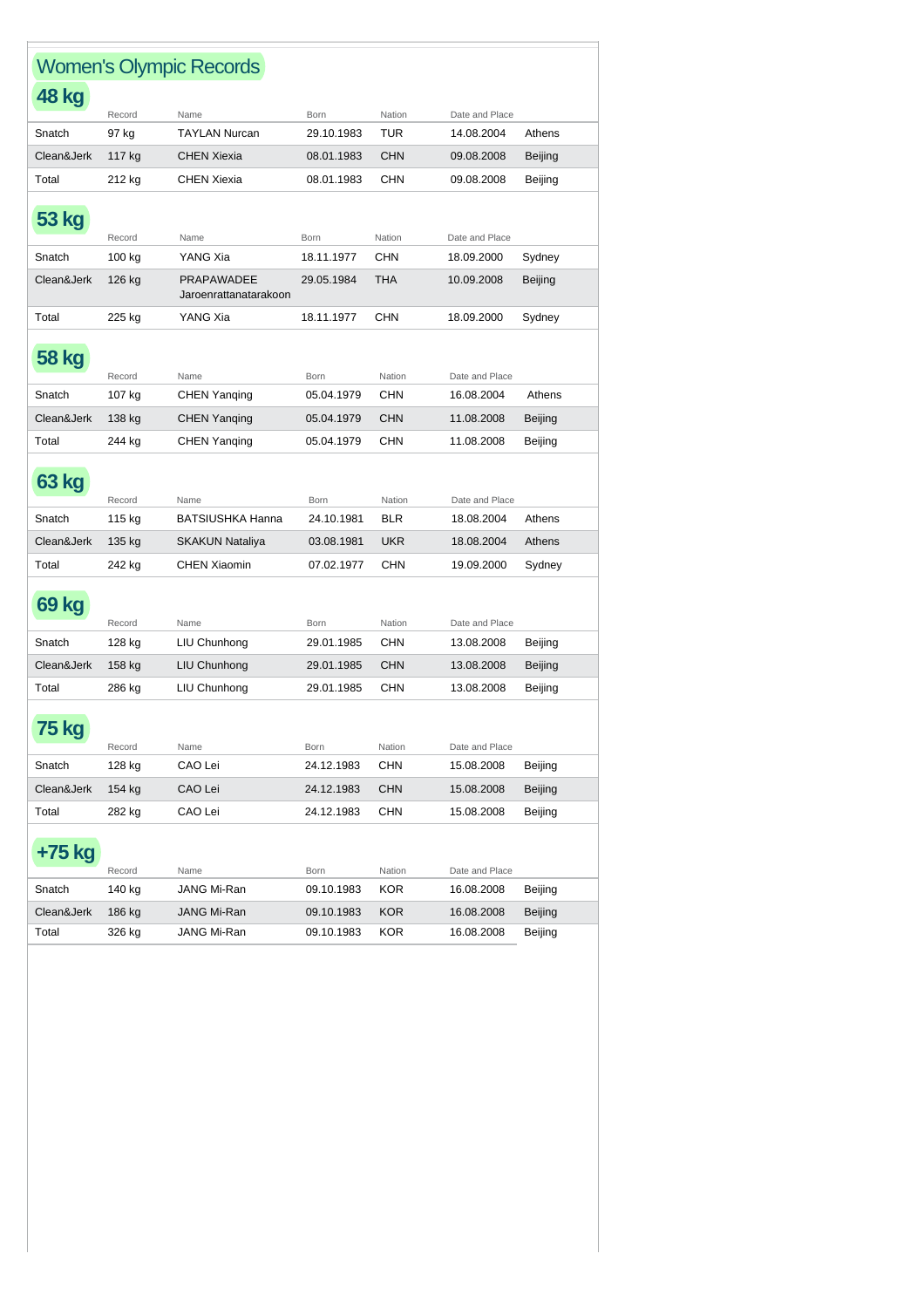|              |        | <b>Junior Women's World Records</b> |            |            |                |                  |
|--------------|--------|-------------------------------------|------------|------------|----------------|------------------|
| 48 kg        |        |                                     |            |            |                |                  |
|              | Record | Name                                | Born       | Nation     | Date and Place |                  |
| Snatch       | 95 kg  | WANG Mingjuan                       | 21.05.1985 | CHN        | 09.11.2005     | Doha             |
| Clean&Jerk   | 118 kg | <b>WANG Mingjuan</b>                | 21.05.1985 | <b>CHN</b> | 09.11.2005     | Doha             |
| Total        | 213 kg | <b>WANG Mingjuan</b>                | 21.05.1985 | CHN        | 09.11.2005     | Doha             |
| 53 kg        | Record | Name                                | Born       | Nation     | Date and Place |                  |
| Snatch       | 100 kg | <b>DENG Jianying</b>                | 19.07.1986 | CHN        | 31.10.2005     | Macau            |
| Clean&Jerk   | 130 kg | CHINSHANLO Zulfiya                  | 25.07.1993 | <b>KAZ</b> | 06.11.2011     | Paris            |
| Total        | 227 kg | CHINSHANLO Zulfiya                  | 25.07.1993 | KAZ        | 06.11.2011     | Paris            |
| 58 kg        | Record | Name                                | Born       | Nation     | Date and Place |                  |
| Snatch       | 110 kg | <b>WANG Li</b>                      | 10.09.1985 | <b>CHN</b> | 10.08.2003     | Bali             |
| Clean&Jerk   | 139 kg | <b>GU Wei</b>                       | 25.04.1986 | <b>CHN</b> | 11.11.2005     | Doha             |
| Total        | 243 kg | <b>DENG Wei</b>                     | 14.02.1993 | <b>CHN</b> | 02.07.2011     | Penang           |
| <b>63 kg</b> | Record | Name                                | Born       | Nation     | Date and Place |                  |
| Snatch       | 115 kg | <b>TSARUKAEVA Svetlana</b>          | 25.12.1987 | RUS        | 23.09.2007     | ChiangMai        |
| Clean&Jerk   | 135 kg | <b>DALUZYAN Meline</b>              | 20.04.1988 | <b>ARM</b> | 18.04.2007     | Strasbourg       |
| Total        | 250 kg | <b>TSARUKAEVA Svetlana</b>          | 25.12.1987 | <b>RUS</b> | 23.09.2007     | ChiangMai        |
| <b>69 kg</b> | Record | Name                                | Born       | Nation     | Date and Place |                  |
| Snatch       | 123 kg | SLIVENKO Oxana                      | 20.12.1986 | RUS        | 04.10.2006     | Santo<br>Domingo |
| Clean&Jerk   | 157 kg | KASAEVA Zarema                      | 25.02.1987 | <b>RUS</b> | 13.11.2005     | Doha             |
| Total        | 275 kg | LIU Chunhong                        | 29.01.1985 | CHN        | 19.08.2004     | Athens           |
| 75 kg        | Record | Name                                | Born       | Nation     | Date and Place |                  |
| Snatch       | 130 kg | ZABOLOTNAYA Natalia                 | 15.08.1985 | RUS        | 13.11.2005     | Doha             |
| Clean&Jerk   | 159 kg | LIU Chunhong                        | 29.01.1985 | <b>CHN</b> | 13.11.2005     | Doha             |
| Total        | 286 kg | <b>PODOBEDOVA</b><br>Svetlana       | 25.05.1986 | <b>RUS</b> | 02.06.2006     | Hangzhou         |
| +75 kg       | Record | Name                                | Born       | Nation     | Date and Place |                  |
| Snatch       | 148 kg | KASHIRINA Tatiana                   | 24.01.1991 | RUS        | 18.12.2011     | Belgorod         |
| Clean&Jerk   | 181 kg | KASHIRINA Tatiana                   | 24.01.1991 | RUS        | 17.04.2011     | Kazan            |
| Total        | 327 kg | KASHIRINA Tatiana                   | 24.01.1991 | RUS        | 17.04.2011     | Kazan            |
|              |        |                                     |            |            |                |                  |

Þ

Ĭ.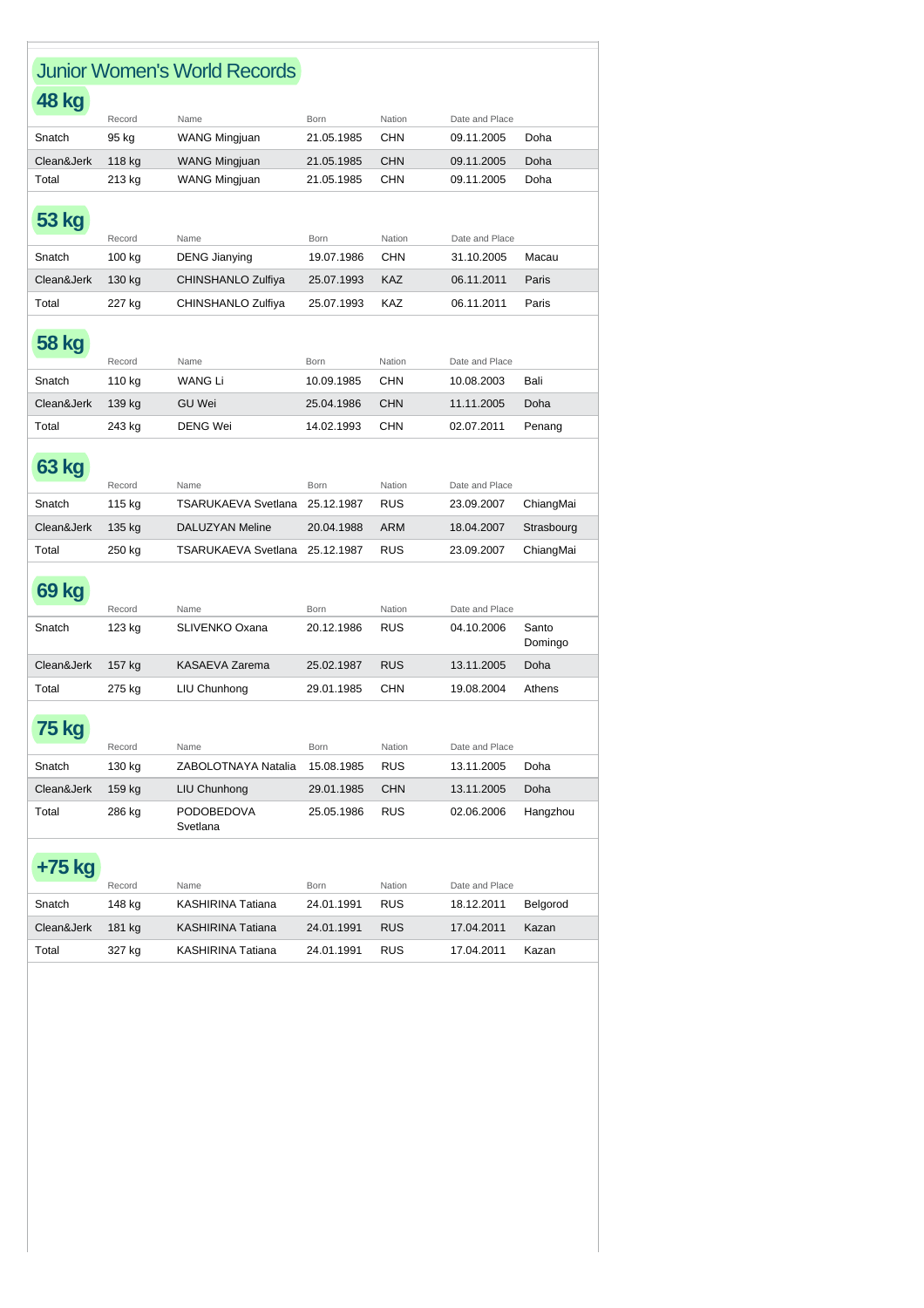|              |                  | <b>Youth Women's World Records</b> |                    |               |                              |              |
|--------------|------------------|------------------------------------|--------------------|---------------|------------------------------|--------------|
| <b>44 kg</b> |                  |                                    |                    |               |                              |              |
|              | Record           | Name                               | Born               | Nation        | Date and Place               |              |
| Snatch       | 77 kg            | <b>OKUR Saziye</b>                 | 23.02.1992         | TUR           | 08.09.2009                   | Eilat        |
| Clean&Jerk   | 92 kg            | <b>OKUR Saziye</b>                 | 23.02.1992         | TUR           | 08.09.2009                   | Eilat        |
| Total        | 169 kg           | <b>OKUR Saziye</b>                 | 23.02.1992         | TUR           | 08.09.2009                   | Eilat        |
| <b>48 kg</b> | Record           | Name                               | Born               | Nation        | Date and Place               |              |
| Snatch       | 88 kg            | <b>TIAN Yuan</b>                   | 29.01.1993         | <b>CHN</b>    | 17.09.2010                   | Antalya      |
| Clean&Jerk   | 116 kg           | <b>TIAN Yuan</b>                   | 29.01.1993         | <b>CHN</b>    | 17.09.2010                   | Antalya      |
| Total        | 204 kg           | <b>TIAN Yuan</b>                   | 29.01.1993         | <b>CHN</b>    | 17.09.2010                   | Antalya      |
| 53 kg        | Record           | Name                               | Born               | Nation        | Date and Place               |              |
| Snatch       | 98 kg            | LI Ping                            | 15.09.1988         | <b>CHN</b>    | 10.11.2005                   | Doha         |
| Clean&Jerk   | 129 kg           | CHINSHANLO Zulfiya                 | 25.07.1993         | KAZ           | 22.11.2009                   | Goyang       |
| Total        | 224 kg           | LI Ping                            | 15.09.1988         | CHN           | 10.11.2005                   | Doha         |
| <b>58 kg</b> |                  |                                    |                    |               |                              |              |
|              | Record           | Name                               | Born               | Nation        | Date and Place               |              |
| Snatch       | 110 kg           | <b>DENG Wei</b>                    | 14.02.1993         | <b>CHN</b>    | 17.08.2010                   | Singapore    |
| Clean&Jerk   | 135 kg           | <b>DENG Wei</b>                    | 14.02.1993         | <b>CHN</b>    | 19.09.2010                   | Antalya      |
| Total        | 242 kg           | <b>DENG Wei</b>                    | 14.02.1993         | <b>CHN</b>    | 17.08.2010                   | Singapore    |
| 63 kg        | Record           | Name                               | Born               | Nation        | Date and Place               |              |
| Snatch       | 107 kg           | SAVENKO Viktorija                  | 28.05.1988         | <b>RUS</b>    | 21.05.2005                   | Busan        |
| Clean&Jerk   | 128 kg           | <b>SAVENKO Viktoriia</b>           | 28.05.1988         | <b>RUS</b>    | 21.05.2005                   | <b>Busan</b> |
| Total        | 235 kg           | SAVENKO Viktorija                  | 28.05.1988         | <b>RUS</b>    | 21.05.2005                   | <b>Busan</b> |
| 69 kg        | Record           | Name                               | Born               | Nation        | Date and Place               |              |
| Snatch       | 117 kg           | KASAEVA Zarema                     | 25.02.1987         | RUS           | 19.08.2004                   | Athens       |
| Clean&Jerk   | 145 kg           | KASAEVA Zarema                     | 25.02.1987         | <b>RUS</b>    | 19.08.2004                   | Athens       |
| Total        | 262 kg           | KASAEVA Zarema                     | 25.02.1987         | <b>RUS</b>    | 19.08.2004                   | Athens       |
| +69 kg       |                  | Name                               |                    |               |                              |              |
| Snatch       | Record<br>122 kg | NOGAY Nadezhda                     | Born<br>20.05.1996 | Nation<br>KAZ | Date and Place<br>06.07.2011 | Penang       |
| Clean&Jerk   | 151 kg           | NOGAY Nadezhda                     | 20.05.1996         | KAZ           | 14.05.2011                   | Lima         |
| Total        | 272 kg           | NOGAY Nadezhda                     | 20.05.1996         | KAZ           | 14.05.2011                   | Lima         |
|              |                  |                                    |                    |               |                              |              |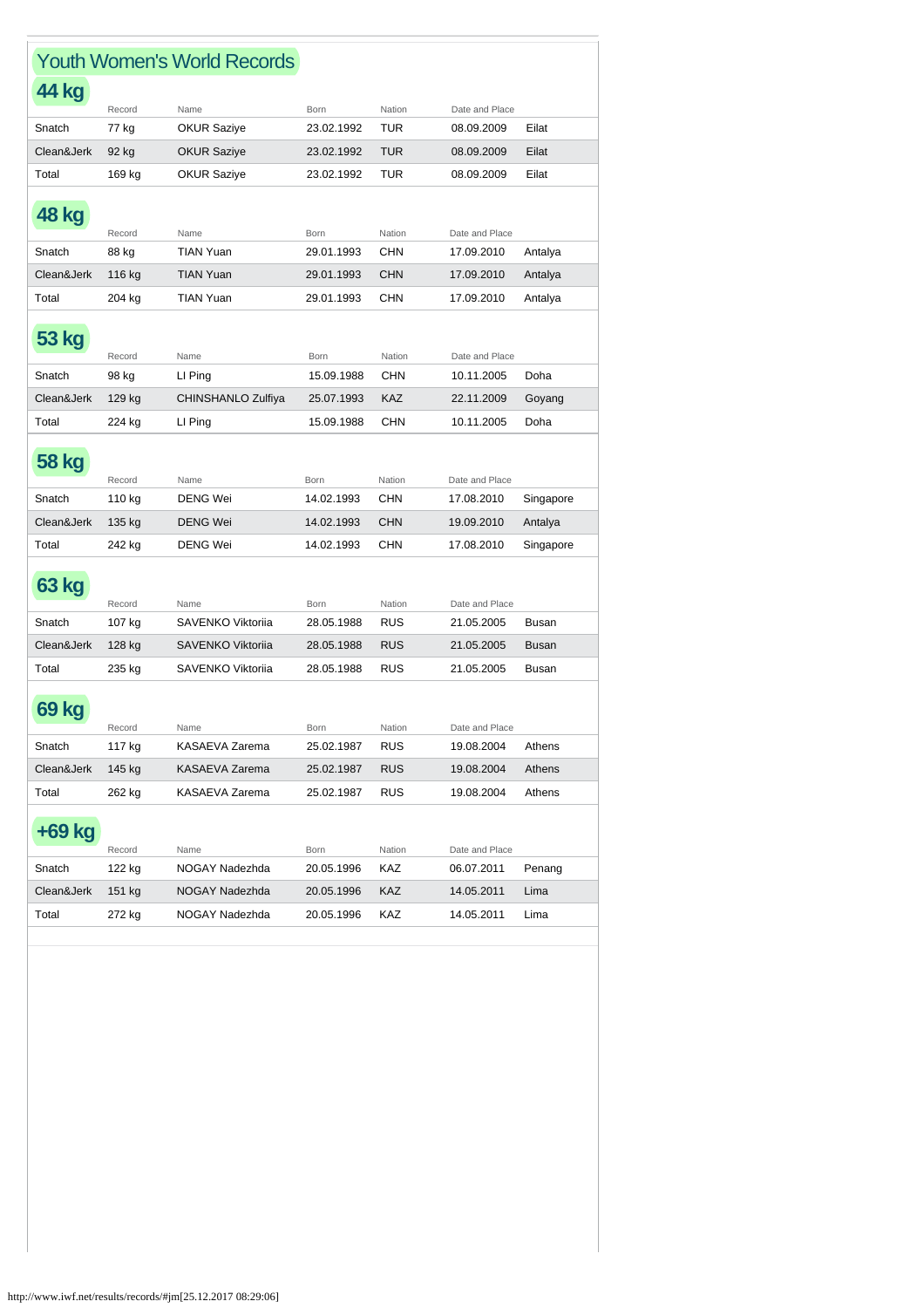# **Senior Men's World Records**

#### **56 kg** Record Name **Born** Born Nation Event Date & Place Snatch 139 kg WU Jingbiao 01.10.1989 CHN 21.11.2015, Houston Clean & Jerk 171 kg OM Yun Chol 18.11.1991 PRK 21.11.2015, Houston Total 307 kg LONG Qingquan 03.12.1990 CHN 07.08.2016, Rio de Janeiro

# **62 kg**

|              | Record | Name       | <b>Born</b> | <b>Nation</b> | Event Date & Place  |
|--------------|--------|------------|-------------|---------------|---------------------|
| Snatch       | 154 ka | KIM Un Guk | 28.10.1988  | <b>PRK</b>    | 21.09.2014, Incheon |
| Clean & Jerk | 183 ka | CHEN Liiun | 08.02.1993  | CHN           | 22.11.2015, Houston |
| Total        | 333 kg | CHEN Lijun | 08.02.1993  | <b>CHN</b>    | 22.11.2015, Houston |

# **69 kg**

|              | Record | Name     | Born       | Nation     | Event Date & Place  |
|--------------|--------|----------|------------|------------|---------------------|
| Snatch       | 166 ka | LIAO Hui | 05.10.1987 | <b>CHN</b> | 10.11.2014, Almaty  |
| Clean & Jerk | 198 ka | LIAO Hui | 05.10.1987 | CHN        | 23.10.2013. Wroclaw |
| Total        | 359 kg | LIAO Hui | 05.10.1987 | <b>CHN</b> | 10.11.2014, Almaty  |

### **77 kg**

|              | Record | Name          | <b>Born</b> | Nation     | Event Date & Place         |
|--------------|--------|---------------|-------------|------------|----------------------------|
| Snatch       | 177 ka | LYU Xiaojun   | 27.07.1984  | <b>CHN</b> | 10.08.2016, Rio de Janeiro |
| Clean & Jerk | 214 ka | RAHIMOV Niiat | 13.08.1993  | KAZ        | 10.08.2016, Rio de Janeiro |
| Total        | 380 ka | LU Xiaojun    | 27.07.1984  | <b>CHN</b> | 24.10.2013, Wroclaw        |

# **85 kg**

|              | Record | Name             | Born       | <b>Nation</b> | Event Date & Place         |
|--------------|--------|------------------|------------|---------------|----------------------------|
| Snatch       | 187 ka | RYBAKOU Andrei   | 04.03.1982 | <b>BLR</b>    | 22.09.2007, ChiangMai      |
| Clean & Jerk | 220 ka | ROSTAMI Kianoush | 23.07.1991 | IRI           | 31.05.2016. Tehran         |
| Total        | 396 ka | ROSTAMI Kianoush | 23.07.1991 | <b>IRI</b>    | 12.08.2016, Rio de Janeiro |

#### **94 kg**

|              | Record | Name                | Born       | Nation     | Event Date & Place     |
|--------------|--------|---------------------|------------|------------|------------------------|
| Snatch       | 188 ka | KAKIASVILIS Akakios | 13.07.1969 |            | GRE 27.11.1999, Athens |
| Clean & Jerk | 233 ka | MORADI Sohrab       | 22.09.1988 | IRI        | 03.12.2017. Anaheim    |
| Total        | 417 ka | MORADI Sohrab       | 22.09.1988 | <b>IRI</b> | 03.12.2017. Anaheim    |

# **105 kg**

|              | Record | Name           | Born           | Nation     | Event Date & Place  |
|--------------|--------|----------------|----------------|------------|---------------------|
| Snatch       | 200 ka | ARAMNAU Andrei | 17.04.1988     | <b>BLR</b> | 18.08.2008, Beijing |
| Clean & Jerk | 246 ka | ILYIN Ilva     | 24.05.1988 KAZ |            | 12.12.2015, Grozny  |
| Total        | 437 kg | ILYIN Ilya     | 24.05.1988     | KAZ        | 12.12.2015, Grozny  |

# **+105 kg**

|              | Record | Name               | <b>Born</b> | <b>Nation</b> | Event Date & Place  |
|--------------|--------|--------------------|-------------|---------------|---------------------|
| Snatch       | 220 ka | TALAKHADZE Lasha   | 02.10.1993  | GEO           | 05.12.2017. Anaheim |
| Clean & Jerk | 263 ka | REZA ZADEH Hossein | 12.05.1978  | IRI           | 25.08.2004, Athens  |
| Total        | 477 ka | TALAKHADZE Lasha   | 02.10.1993  | <b>GEO</b>    | 05.12.2017, Anaheim |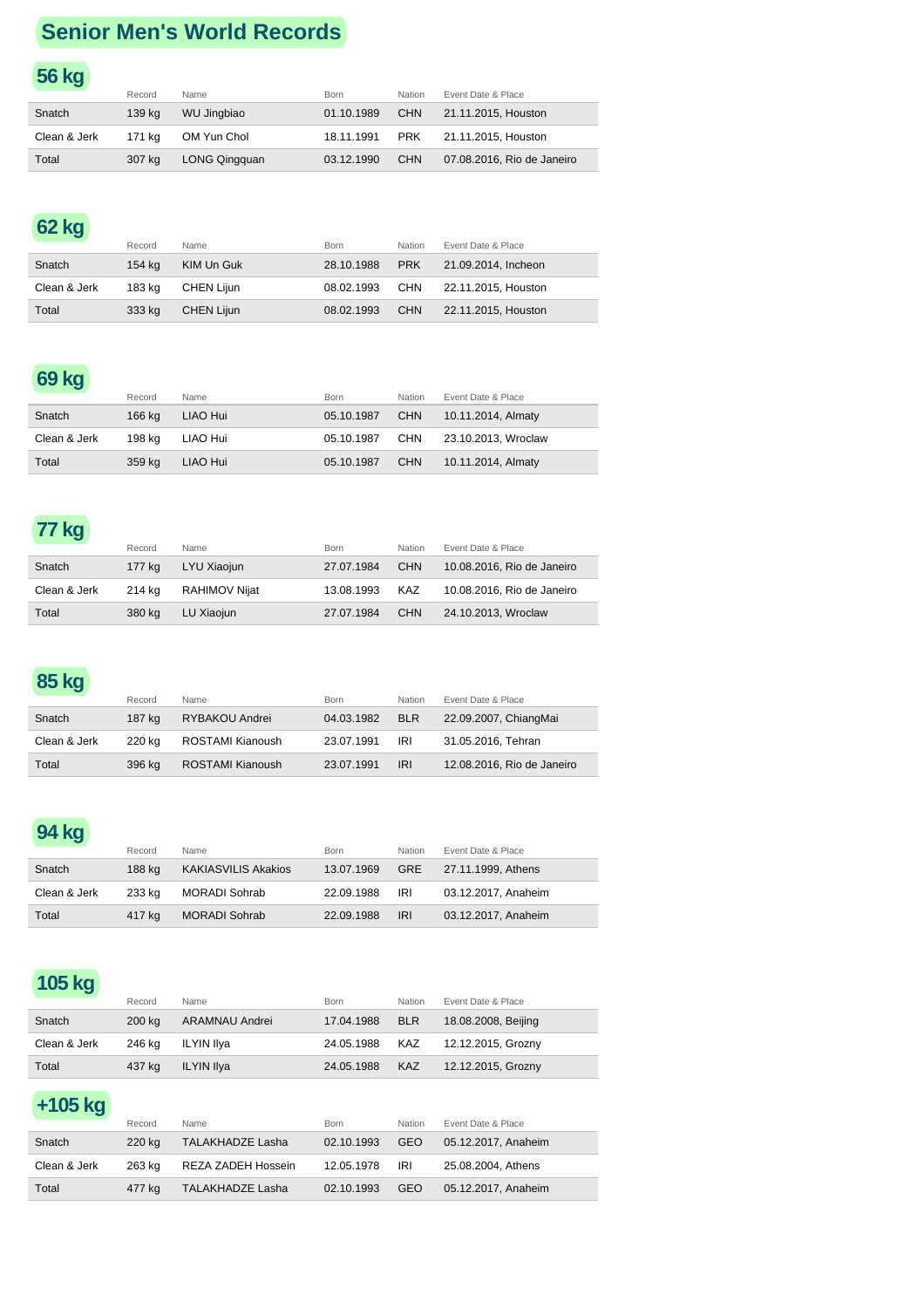| <b>Men's Olympic Records</b> |                  |                            |                           |                      |                              |         |
|------------------------------|------------------|----------------------------|---------------------------|----------------------|------------------------------|---------|
| <b>56 kg</b>                 |                  |                            |                           |                      |                              |         |
| Snatch                       | Record<br>137 kg | Name<br><b>MUTLU Halil</b> | <b>Born</b><br>14.07.1973 | Nation<br><b>TUR</b> | Date and Place<br>16.09.2000 | Sydney  |
|                              |                  |                            |                           |                      |                              |         |
| Clean&Jerk                   | 167 kg           | <b>MUTLU Halil</b>         | 14.07.1973                | <b>TUR</b>           | 16.09.2000                   | Sydney  |
| Total                        | 305 kg           | <b>MUTLU Halil</b>         | 14.07.1973                | <b>TUR</b>           | 16.09.2000                   | Sydney  |
| 62 kg                        | Record           | Name                       | Born                      | Nation               | Date and Place               |         |
| Snatch                       | 152 kg           | SHI Zhiyong                | 10.02.1980                | CHN                  | 16.08.2004                   | Athens  |
| Clean&Jerk                   | 176 kg           | ZHANG Xiangxiang           | 16.07.1983                | <b>CHN</b>           | 10.08.2008                   | Beijing |
| Total                        | 325 kg           | PESHALOV Nikolay           | 30.05.1970                | CRO                  | 17.09.2000                   | Sydney  |
|                              |                  |                            |                           |                      |                              |         |
| 69 kg                        | Record           | Name                       | Born                      | Nation               | Date and Place               |         |
| Snatch                       | 165 kg           | <b>MARKOV Georgi</b>       | 12.03.1978                | BUL                  | 20.09.2000                   | Sydney  |
| Clean&Jerk                   | 195 kg           | <b>BOEVSKI Galabin</b>     | 19.12.1974                | <b>BUL</b>           | 20.09.2000                   | Sydney  |
| Total                        |                  | <b>BOEVSKI Galabin</b>     |                           |                      | 20.09.2000                   |         |
|                              | 357 kg           |                            | 19.12.1974                | BUL                  |                              | Sydney  |
| 77 kg                        |                  |                            |                           |                      |                              |         |
| Snatch                       | Record           | Name<br><b>SAGIR Taner</b> | <b>Born</b><br>13.03.1985 | Nation<br>TUR        | Date and Place<br>19.08.2004 | Athens  |
|                              | 172 kg           |                            |                           |                      |                              |         |
| Clean&Jerk                   | 207 kg           | <b>ZHAN Xugang</b>         | 15.05.1974                | <b>CHN</b>           | 22.09.2000                   | Sydney  |
| Total                        | 375 kg           | <b>SAGIR Taner</b>         | 13.03.1985                | TUR                  | 19.08.2004                   | Athens  |
| <b>85 kg</b>                 |                  |                            |                           |                      |                              |         |
| Snatch                       | Record<br>kg     | Name                       | <b>Born</b><br>01.01.1970 | Nation               | Date and Place<br>01.01.1970 |         |
| Clean&Jerk                   |                  |                            | 13.10.1971                | GRE                  |                              |         |
|                              | 215 kg           | <b>DIMAS Pyrros</b>        |                           |                      | 22.09.2000                   | Sydney  |
| Total                        | kg               |                            | 01.01.1970                |                      | 01.01.1970                   |         |
|                              | Record           | Name                       | Born                      | Nation               | Date and Place               |         |
| Snatch                       | 187 kg           | <b>BAGHERI Kouroush</b>    | 01.01.1977                | <b>IRI</b>           | 24.09.2000                   | Sydney  |
| Clean&Jerk                   | 226 kg           | <b>ILYIN Ilya</b>          | 24.05.1988                | KAZ                  | 17.08.2008                   | Beijing |
| Total                        | 406 kg           | <b>ILYIN Ilya</b>          | 24.05.1988                | KAZ                  | 17.08.2008                   | Beijing |
|                              |                  |                            |                           |                      |                              |         |
| <b>105 kg</b>                | Record           | Name                       | Born                      | Nation               | Date and Place               |         |
| Snatch                       | 200 kg           | <b>ARAMNAU Andrei</b>      | 17.04.1988                | BLR                  | 18.08.2008                   | Beijing |
| Clean&Jerk                   | 236 kg           | ARAMNAU Andrei             | 17.04.1988                | <b>BLR</b>           | 18.08.2008                   | Beijing |
| Total                        | 436 kg           | ARAMNAU Andrei             | 17.04.1988                | <b>BLR</b>           | 18.08.2008                   | Beijing |
|                              |                  |                            |                           |                      |                              |         |
| +105 kg                      | Record           | Name                       | Born                      | Nation               | Date and Place               |         |
| Snatch                       | 212 kg           | REZA ZADEH Hossein         | 12.05.1978                | <b>IRI</b>           | 26.09.2000                   | Sydney  |
| Clean&Jerk                   | 262 kg           | REZA ZADEH Hossein         | 12.05.1978                | <b>IRI</b>           | 25.08.2004                   | Athens  |
| Total                        | 472 kg           | REZA ZADEH Hossein         | 12.05.1978                | IRI                  | 26.09.2000                   | Sydney  |
|                              |                  |                            |                           |                      |                              |         |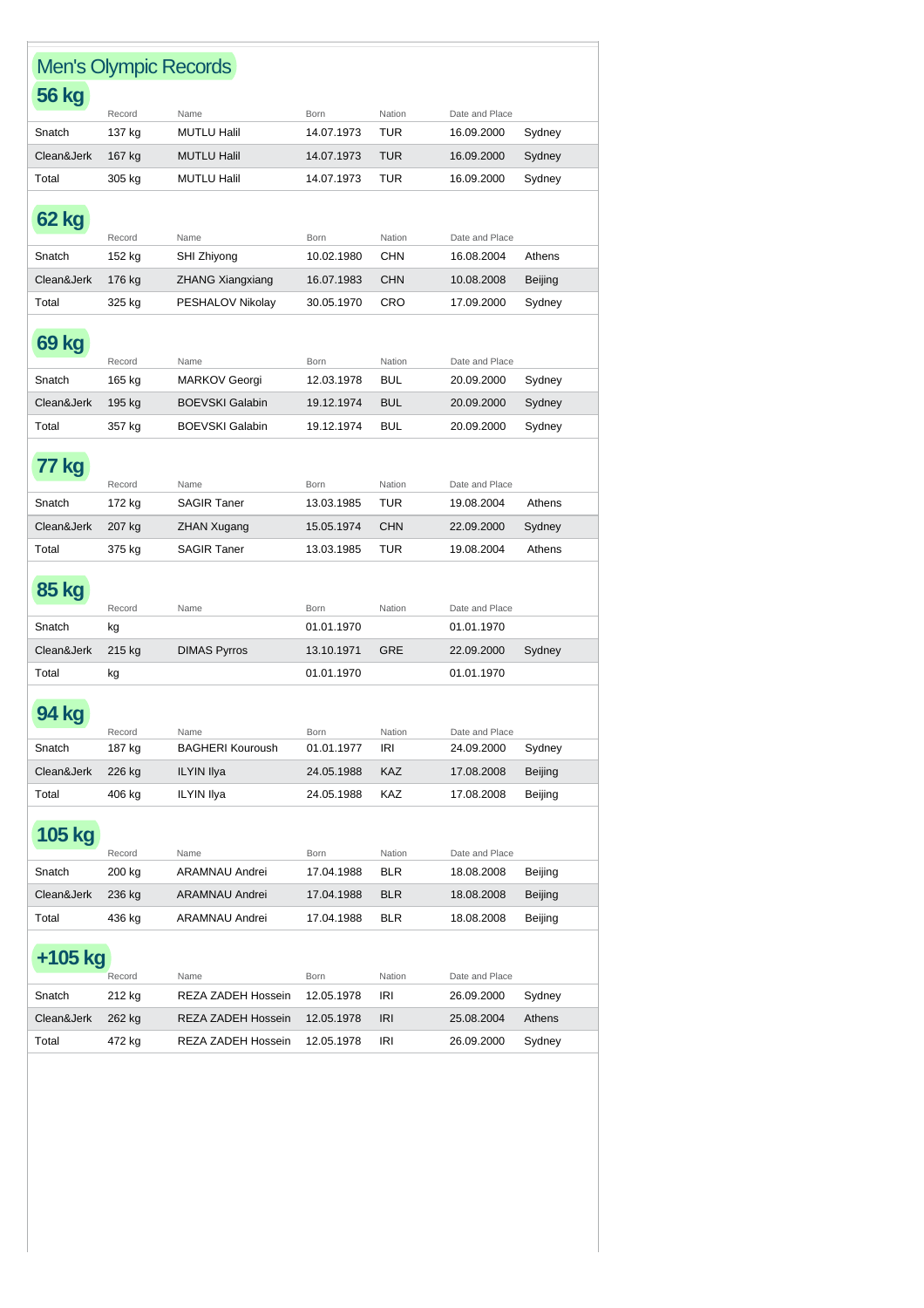|              |        | <b>Junior Men's World Records</b> |                           |               |                              |                       |
|--------------|--------|-----------------------------------|---------------------------|---------------|------------------------------|-----------------------|
| 56 kg        |        |                                   |                           |               |                              |                       |
| Snatch       | Record | Name<br>LONG Qingquan             | <b>Born</b><br>03.12.1990 | Nation<br>CHN | Date and Place<br>10.08.2008 | Beijing               |
|              | 132 kg |                                   |                           |               |                              |                       |
| Clean&Jerk   | 165 kg | <b>WU Wenxiong</b>                | 11.02.1981                | <b>CHN</b>    | 20.05.2001                   | Osaka                 |
| Total        | 292 kg | LONG Qingquan                     | 03.12.1990                | CHN           | 10.08.2008                   | Beijing               |
| 62 kg        | Record | Name                              | <b>Born</b>               | Nation        | Date and Place               |                       |
| Snatch       | 152 kg | SHI Zhiyong                       | 10.02.1980                | <b>CHN</b>    | 03.05.2000                   | Osaka                 |
| Clean&Jerk   | 177 kg | YANG Fan                          | 16.10.1987                | <b>CHN</b>    | 22.04.2007                   | Tai'an                |
| Total        | 322 kg | SHI Zhiyong                       | 10.02.1980                | CHN           | 03.05.2000                   | Osaka                 |
|              |        |                                   |                           |               |                              |                       |
| 69 kg        |        |                                   |                           |               |                              |                       |
|              | Record | Name                              | Born                      | Nation        | Date and Place               |                       |
| Snatch       | 158 kg | MARTIROSYAN<br>Tigran G.          | 09.06.1988                | ARM           | 17.04.2008                   | Lignano<br>Sabbiadoro |
| Clean&Jerk   | 190 kg | LIAO Hui                          | 05.10.1987                | <b>CHN</b>    | 28.11.2007                   | Apia                  |
| Total        | 346 kg | <b>MARTIROSYAN</b>                | 09.06.1988                | ARM           | 17.04.2008                   | Lignano               |
|              |        | Tigran G.                         |                           |               |                              | Sabbiadoro            |
|              |        |                                   |                           |               |                              |                       |
| 77 kg        | Record | Name                              | <b>Born</b>               | Nation        | Date and Place               |                       |
| Snatch       | 172 kg | <b>SAGIR Taner</b>                | 13.03.1985                | TUR           | 19.08.2004                   | Athens                |
| Clean&Jerk   | 202 kg | <b>SAGIR Taner</b>                | 13.03.1985                | <b>TUR</b>    | 19.08.2004                   | Athens                |
| Total        | 375 kg | <b>SAGIR Taner</b>                | 13.03.1985                | TUR           | 19.08.2004                   | Athens                |
|              |        |                                   |                           |               |                              |                       |
| <b>85 kg</b> | Record | Name                              | Born                      | Nation        | Date and Place               |                       |
| Snatch       | 182 kg | RYBAKOU Andrei                    | 04.03.1982                | <b>BLR</b>    | 02.06.2002                   | Havirov               |
| Clean&Jerk   | 216 kg | <b>ILYIN Ilya</b>                 | 24.05.1988                | <b>KAZ</b>    | 14.11.2005                   | Doha                  |
| Total        |        |                                   |                           | <b>KAZ</b>    |                              |                       |
|              | 386 kg | <b>ILYIN Ilya</b>                 | 24.05.1988                |               | 14.11.2005                   | Doha                  |
| 94 kg        | Record | Name                              | Born                      | Nation        | Date and Place               |                       |
| Snatch       | 185 kg | <b>AKKAEV Khadzhimurat</b>        | 23.03.1985                | RUS           | 29.05.2004                   | Minsk                 |
| Clean&Jerk   | 232 kg | KOLECKI Szymon                    | 30.09.1981                | <b>POL</b>    | 29.04.2000                   | Sofia                 |
| Total        | 412 kg | KOLECKI Szymon                    | 30.09.1981                | POL           | 29.04.2000                   | Sofia                 |
|              |        |                                   |                           |               |                              |                       |
| 105 kg       | Record | Name                              | Born                      | Nation        | Date and Place               |                       |
| Snatch       | 200 kg | ARAMNAU Andrei                    | 17.04.1988                | <b>BLR</b>    | 18.08.2008                   | Beijing               |
| Clean&Jerk   | 236 kg | <b>ARAMNAU Andrei</b>             | 17.04.1988                | <b>BLR</b>    | 18.08.2008                   | Beijing               |
| Total        | 436 kg | ARAMNAU Andrei                    | 17.04.1988                | <b>BLR</b>    | 18.08.2008                   | Beijing               |
|              |        |                                   |                           |               |                              |                       |
| +105 kg      | Record | Name                              | Born                      | Nation        | Date and Place               |                       |
| Snatch       | 206 kg | <b>ALIHOSSEINI Saeid</b>          | 02.02.1988                | IRI           | 08.12.2008                   | Jeonju                |
|              |        |                                   |                           |               |                              |                       |
| Clean&Jerk   | 245 kg | <b>ALIHOSSEINI Saeid</b>          | 02.02.1988                | <b>IRI</b>    | 08.12.2008                   | Jeonju                |
| Total        | 451 kg | <b>ALIHOSSEINI Saeid</b>          | 02.02.1988                | IRI           | 08.12.2008                   | Jeonju                |